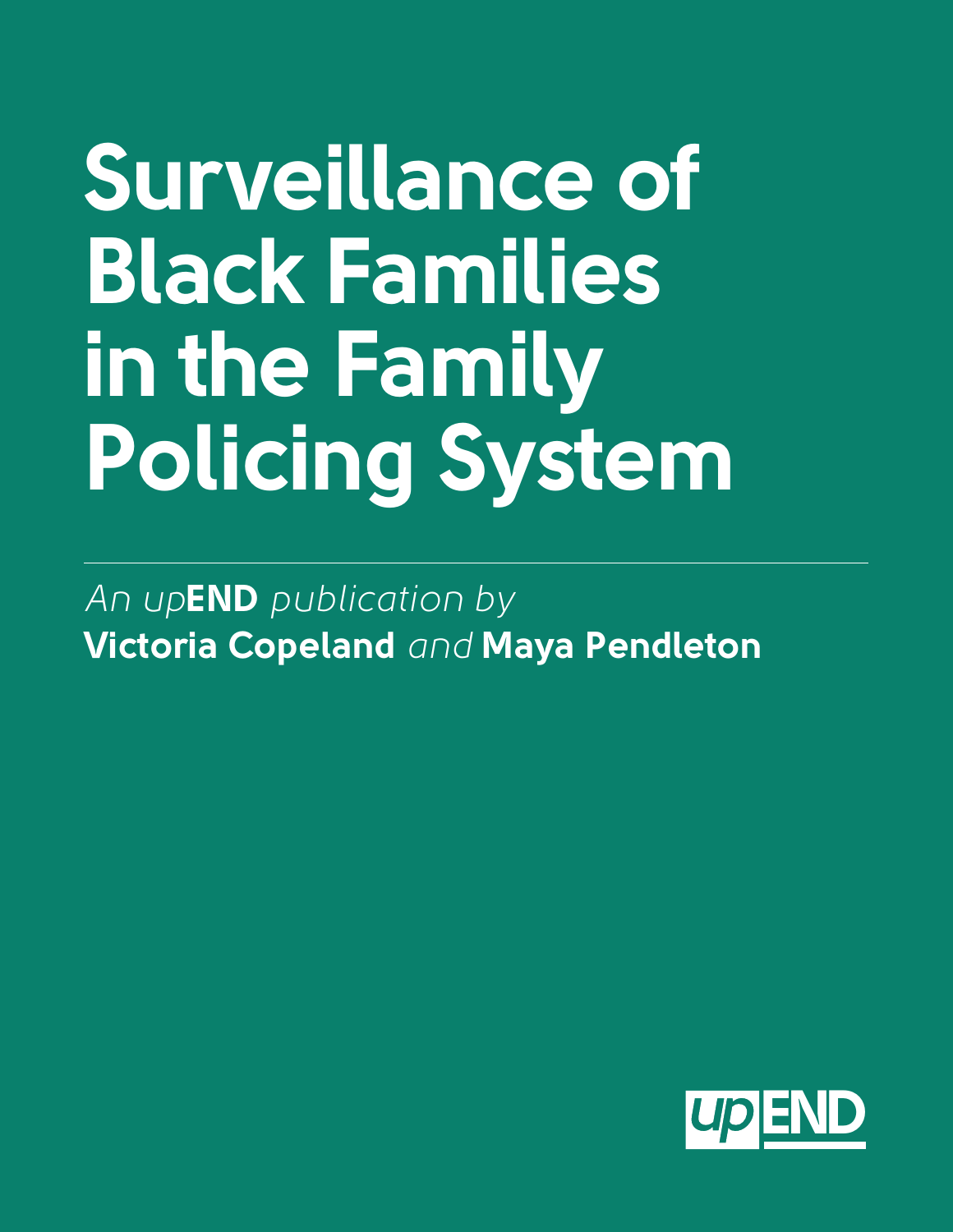

#### **Table of Contents**

*Introduction 3 Understanding Anti-Blackness, Surveillance, and Family Policing 4 Surveillance of Black Families in the Family Policing System 5 Extensions of Surveillance: CAPTA and FFPSA 7 Expansion of Surveillance Within the Family Policing Ecosystem 8 Moving Beyond Surveillance and Family Policing 10 Endnotes 11*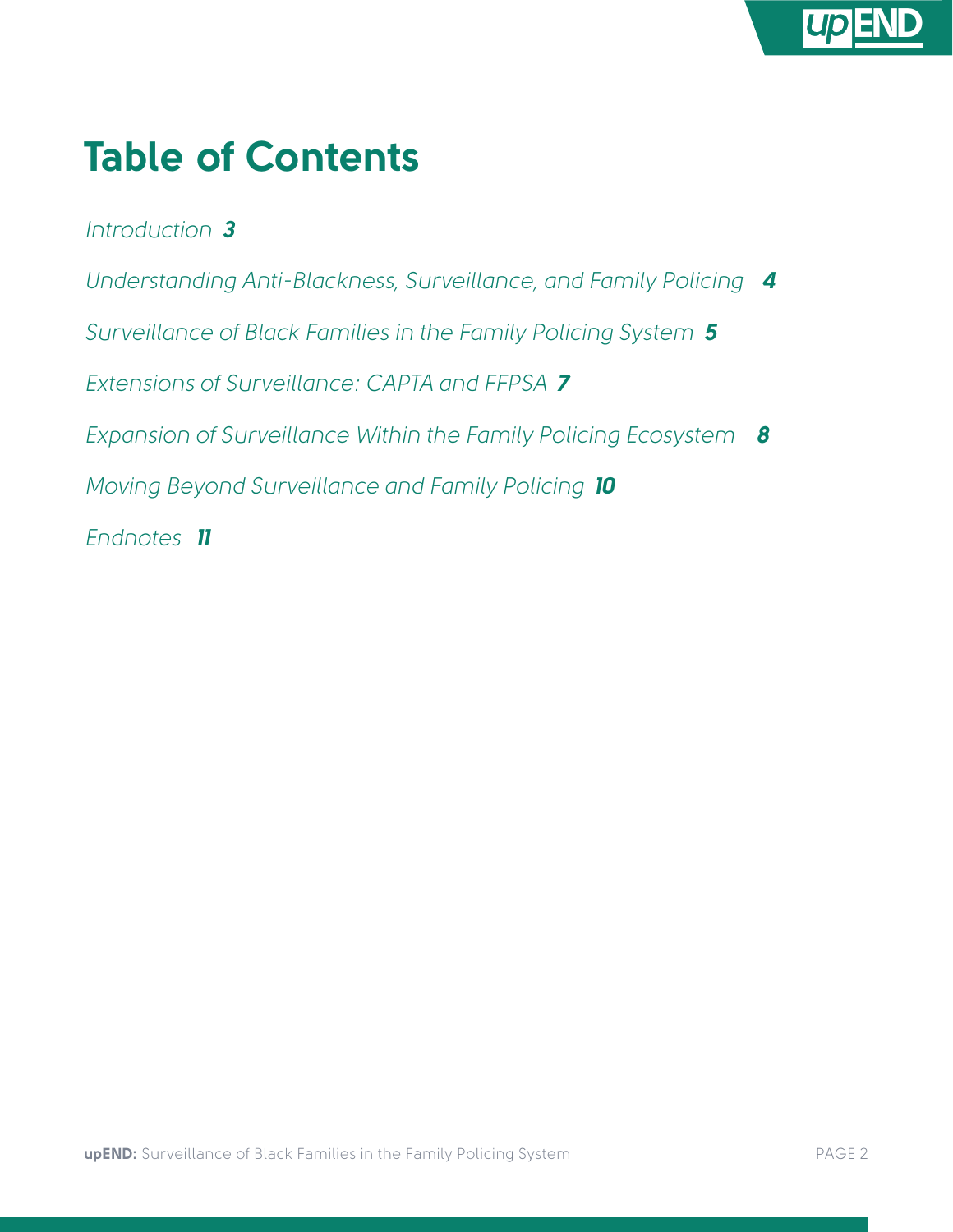

 *– Simone Browne, Dark Matters: On the Surveillance of Blackness*<sup>1</sup>

Surveillance stems from the French prefix "sur" indicating "from above," and root word "veillance" meaning observing or watching.<sup>2</sup> In a general sense, surveillance requires both a target that is being monitored and an all-seeing eye – a watcher or monitor of the "other." In the United States, Black communities have continued to be marked as this targeted "other" – a community whose actions have been deemed necessary to track. The observation and monitoring of Black communities in the United States is not new and has continued to proliferate with the advent of technological innovation and accompanying institutional partnerships that have expedited the automation of the all-seeing eye. Eighteenth century lantern laws have morphed into large datasets, facial recognition, and biometric technologies. The monitoring and subsequent criminalization of Black communities has expanded from the criminal punishment system to social services, education, medical systems, and the [family policing system](https://upendmovement.org/family-policing-definition/).

The distinct ways that surveillance permeates and specifically targets Black communities is highlighted through Simone Browne's concept of "racializing surveillance."3 Racializing surveillance is described as "a technology of social control where surveillance practices, policies, and performances concern the production of norms pertaining to race and exercise a power to define what is in or out of place."4 Racializing surveillance does not simply imply the maintenance of a racial order; rather, it suggests that things are ordered racially by way of surveillance. This ordering often relies on techniques that "reify boundaries, borders, and bodies along racial lines."<sup>5</sup> As such, racializing surveillance penetrates communities differentially. For Black individuals, racialized surveillance is tied to ideologies from the European colonial expansion and transatlantic slavery which sought to "structure social relations and institutions in ways that privilege Whiteness."<sup>6</sup> Today, the surveilling eye continues to exist as a compounding and often insidious White gaze, one that enacts violence and subsequently harms Black communities. This eye, as Donna Haraway explains, is a "conquering gaze from nowhere," and thus it remains elusive to many who are not directly impacted.<sup>7</sup> Racializing surveillance is fueled by the abnormalization of behaviors and actions that are attributed to Black communities, especially Black communities experiencing deep poverty. What Browne calls "unfinished emancipation"8 indicates long genealogies of slavery and surveillance where anti-Black policies and state governance around poverty and criminality create an expansive carceral trap for Black families today.

**END**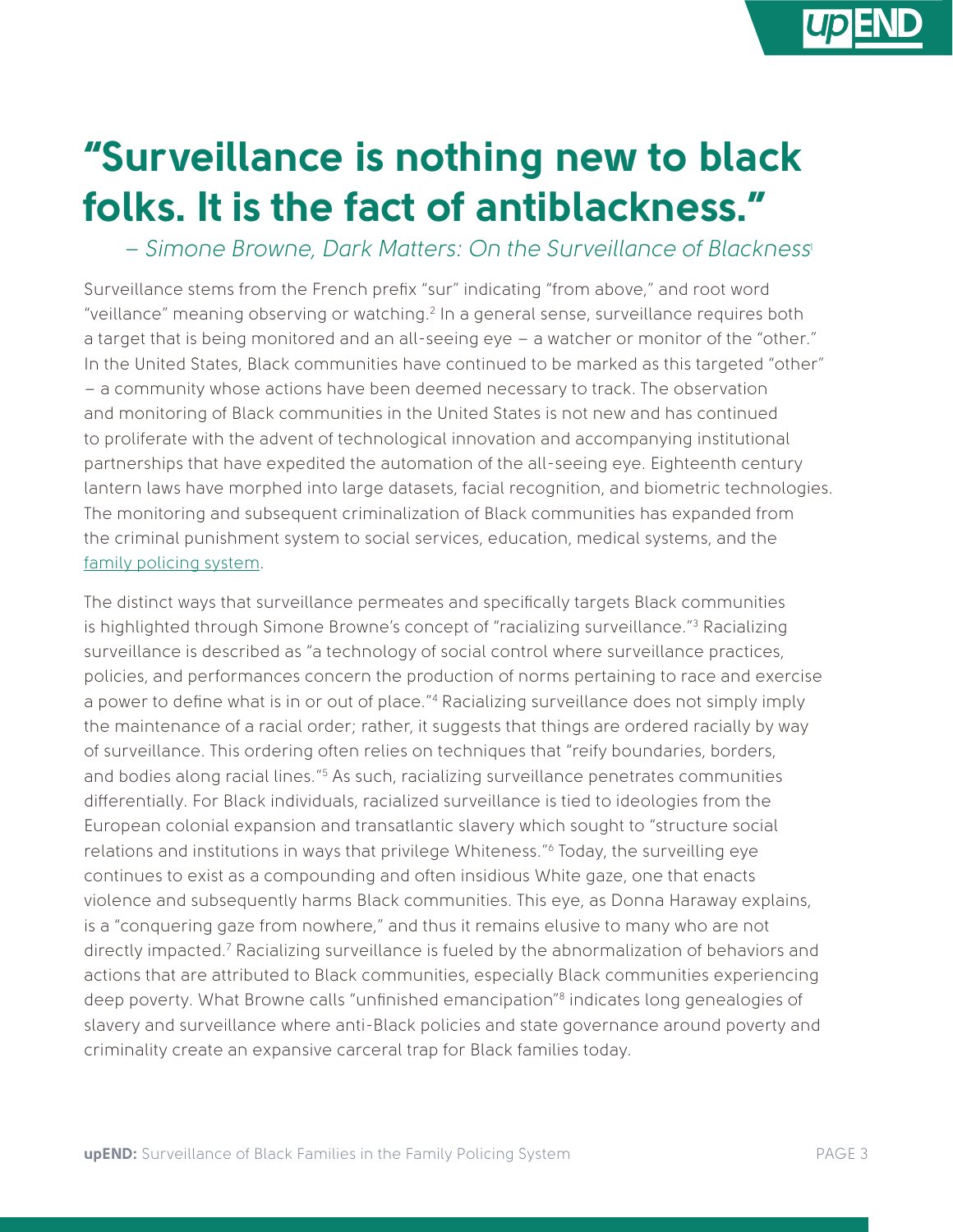

## **Understanding Anti-Blackness, Surveillance, and Family Policing**

Black communities are overwhelmingly impacted by policing and the carceral state. Black people are imprisoned at a rate nearly five times the rate of White Americans.<sup>9</sup> Black neighborhoods experience more policing as forms of surveillance and control but little help when in need of emergency services.<sup>10</sup> In Border and Rule: Global Migration, Capitalism, and the Rise of Racist Nationalism, Harsha Walia asserts that "Black migrants and refugees experience the brunt of anti-immigrant criminalization" and "face a triple threat of stop-andfrisk policing, conviction, and incarceration."<sup>11</sup> Specific to family policing, Black children are more likely to experience a child protective services investigation and to be separated from their families.<sup>12</sup> Racism informs how Black people and communities experience policing and surveillance, but remains an inefficient analysis to understand the ways in which criminality – and thus the state's unrelenting desire to police, surveil, and oppress Black subjects – is constructed on anti-Blackness specifically. That is, anti-Blackness as a framework to understand the "uniqueness of Black positionality"<sup>3</sup> allows us to not only better understand the ways in which Black people experience exploitation, oppression, and subjugation but also allows a deeper understanding of the logics – the anti-Black logics – that carceral systems are built upon, and importantly, what must be (un)done to defeat them in service of Black liberation.

Zoe Samudzi and William C. Anderson succinctly name anti-Blackness as not merely an "ideological or personally held opinion about the inferiority of Black people'' but a "structural process through which resources are unevenly distributed, which in turn informs the material realities of Black communities, often those of deprivation."14 Samudzi and Anderson elaborate further to argue that the stratification caused by anti-Blackness affects not only health but also physical safety due to the way that Black communities experience policing and surveillance.15 The logics of anti-Blackness require policing, surveillance, and coercion. Anthony Paul Farley writes that Black people became marked as Black at the original moment of capture or the beginning of the transatlantic slave trade.<sup>16</sup> In other words, slavery created the hierarchy that places White in opposition to and also as superior to Black. Like Saidiya Hartman,<sup>17</sup> Farley argues that even with the end of United States chattel slavery, emancipation never took place.<sup>18</sup> Instead, Black people still exist in the afterlife of slavery and are still "imperiled and devalued by a racial calculus and a political arithmetic that were entrenched centuries ago."<sup>19</sup> Thus, Black people face skewed life chances, limited access to health and education, premature death, incarceration, and impoverishment.<sup>20</sup>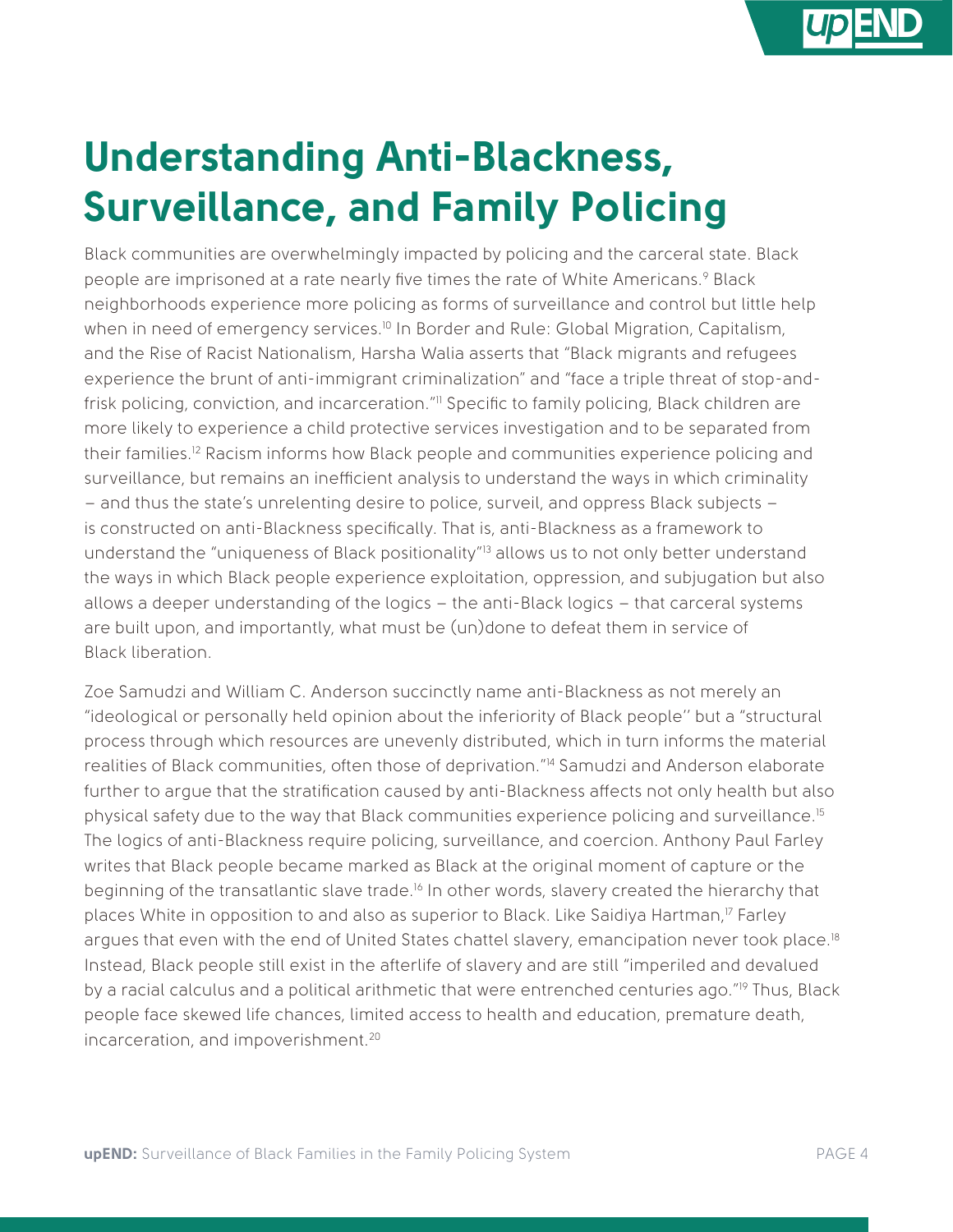

Slavery and its afterlives also construct criminality in direct relation to Blackness. Dylan Rodriguez writes that "African indigeneity was a focal point for the genesis of modern hemispheric criminal justice and criminological apparatuses."<sup>21</sup> Before modern prisons were established in what we now know as the United States, the slave ship can be understood as the first mobile prison.<sup>22</sup> A mode of constant surveillance, violence, capture, and a vessel for capitalist exploitation, the slave ship or the mobile prison constructed Black criminality and anti-Black criminalization. Anti-Blackness therefore contrasts Black people and communities as subjects who are inherently violent and in need of control and regulation by the state and for the state's interest.

An analysis of anti-Blackness explicates the relationship between family policing and anti-Blackness. If anti-Blackness understands Black people to be in need of control and monitoring, unregulated Black reproduction becomes dangerous.<sup>23</sup> If criminality is constructed through anti-Blackness, then Black people are also subjects of "gender-racial deviance (criminal, sexual, and otherwise)."24 Thus, why an entire state apparatus exists to monitor, control, and separate children from their families using anti-Black racial logics is more clearly understood through an analysis of anti-Blackness. If what we understand as basic "freedoms" in the United States are constructed on top of anti-Blackness rendering Black people unable to experience those freedoms, we can also understand why it is possible that the state may decide who and what communities have the "right and claim to life and who is regulated to inhumanity and social death."25 Orlando Patterson explains natal alienation, an element of social death, as severance from ancestors and children and positionality of powerlessness that Black families experienced on plantations even when together through the institution of slavery.<sup>26</sup> Family policing, as anti-Black formulation, keeps Black communities in a perpetual state of capture – of social death.

#### **Surveillance of Black Families in the Family Policing System**

The concept of racializing surveillance offers a way to analyze how anti-Black norms are used to rationalize the categorization and differential treatment of Black communities within the family policing system who are "out of place." The family policing system is a network of institutions and organizations aimed at "protecting vulnerable children.'' The system not only mimics punitive forms of "justice seeking" akin to the criminal punishment system, it also often works collaboratively with law enforcement agencies like the police, FBI, and ICE. However, unlike the often more obvious harms of mass incarceration and prisons, the family policing system has inconspicuously destroyed generations of Black familial and community bonds.27 The family policing system's main objective is to "service" families who have abused or neglected their children. Just as Browne describes the slave pass system as regulating Black mobilities by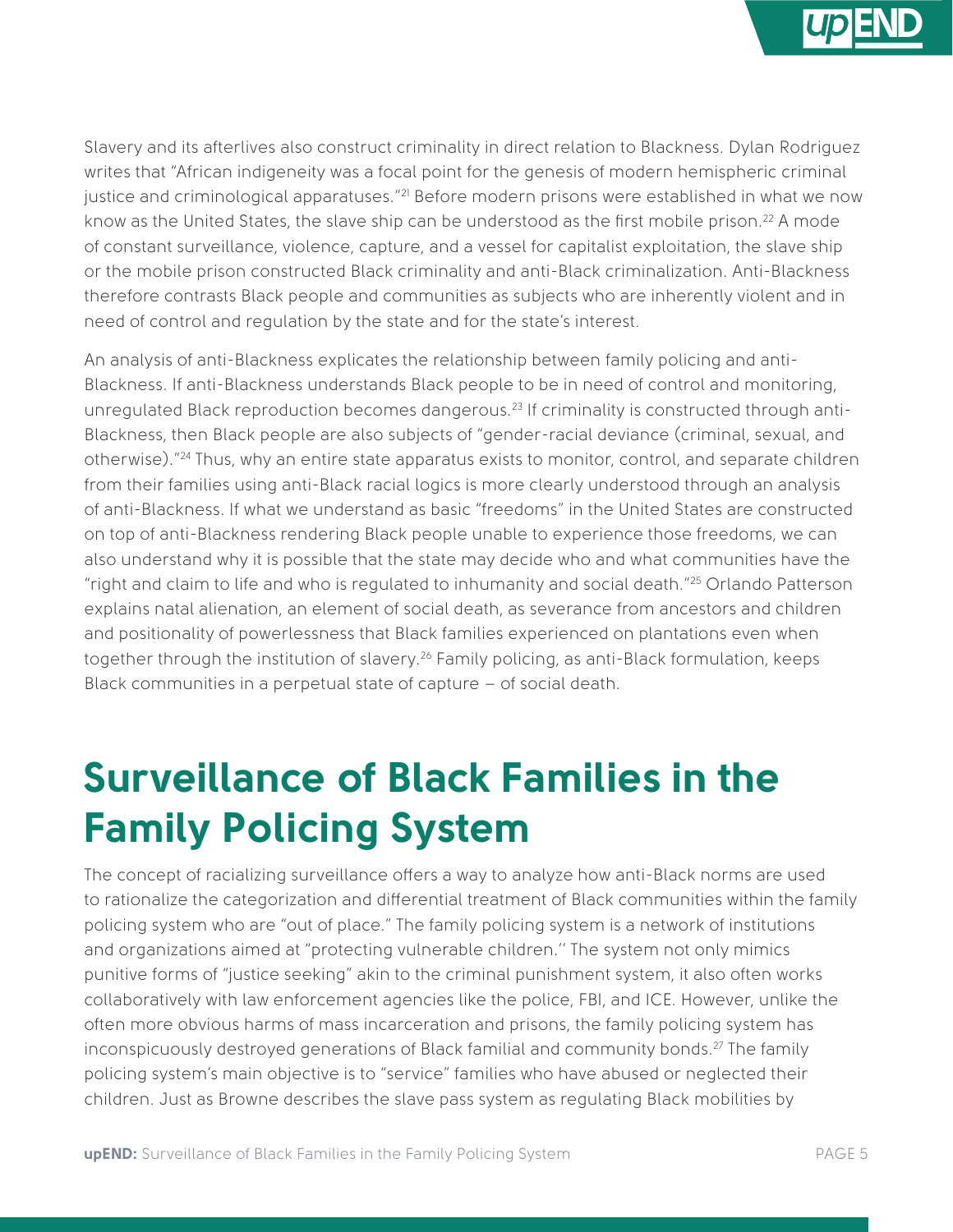

control through the media and other servants, the family policing system dispels its powers through narratives of protection, adoption incentives, and expansive mandated reporting laws.<sup>28</sup> The system does so by investigating calls of suspected maltreatment, referring parents and children to classes and therapies, monitoring and tracking family progress, and in the case of many Black families, forcing family separation through foster care and the termination of parental rights.Each "service" provided by the family policing system requires the physical and digital tracking of families to ensure that risk is mitigated and that the child is "protected" to the standards of the system.

In seeking to fulfill its mission of "saving children," the family policing system has continued to harm Black communities. Recent reports show that Black families are reported for maltreatment at approximately twice the rate of their White counterparts,<sup>29</sup> are more likely to be investigated,<sup>30</sup> and are more likely to be separated from their families and placed in foster care.<sup>31</sup> Social work's adherence to "child-saving" remains central to the project of "child welfare" and the rationalization of surveillance. The "protection" of Black children within the system requires them to become objects and commodities. Though family policing advocates claim that Black children deserve families who can care for them, Black lives are coincidentally entangled in a money-making scheme between federal agencies, charities, and nonprofits. States have been incentivized to remove children from their homes, expediting family separation with little incentive to reunify families. As Abdurahman states, child welfare agencies have little incentive to classify families as anything other than "at risk" given that it is often a prerequisite for a pipeline of funding.<sup>32</sup> While researchers search for statistical explanations for why racism is not a large contributing factor of Black family overrepresentation within the system, the foundational problem within the family policing system consistently remains unquestioned. The problems within "child welfare" are not solely that there is bias or racism that impacts caseworkers in their decision-making – one of the underlying fundamental problems is that the family policing system has been tasked with the power to make these decisions in the first place, and these decisions are based on discretionary standards of risk and well-being.

The family policing system compares families to standardized or "objective" norms of "wellbeing" to assess their risk level. These measures of well-being include caretaker capacity, school readiness, self-regulation, social competence, and "safe, stable, and nurturing relationships with caregivers."<sup>33</sup> Many of these child well-being indicators vary in definition and types of reporters, and as such, the field of child welfare has no standard way of measuring well-being.<sup>34</sup> These discretionary and widespread norms are nevertheless the backbone of the system's investigative process that assesses families based on risk. When families or individuals do not meet the standardized norms of the system they are faced with consequences that range from unannounced visits and random searches from caseworkers, to the removal of children from the home. Black families bear the brunt of these consequences, especially Black families who have significantly lower income and are placed under the control of the state and cumulative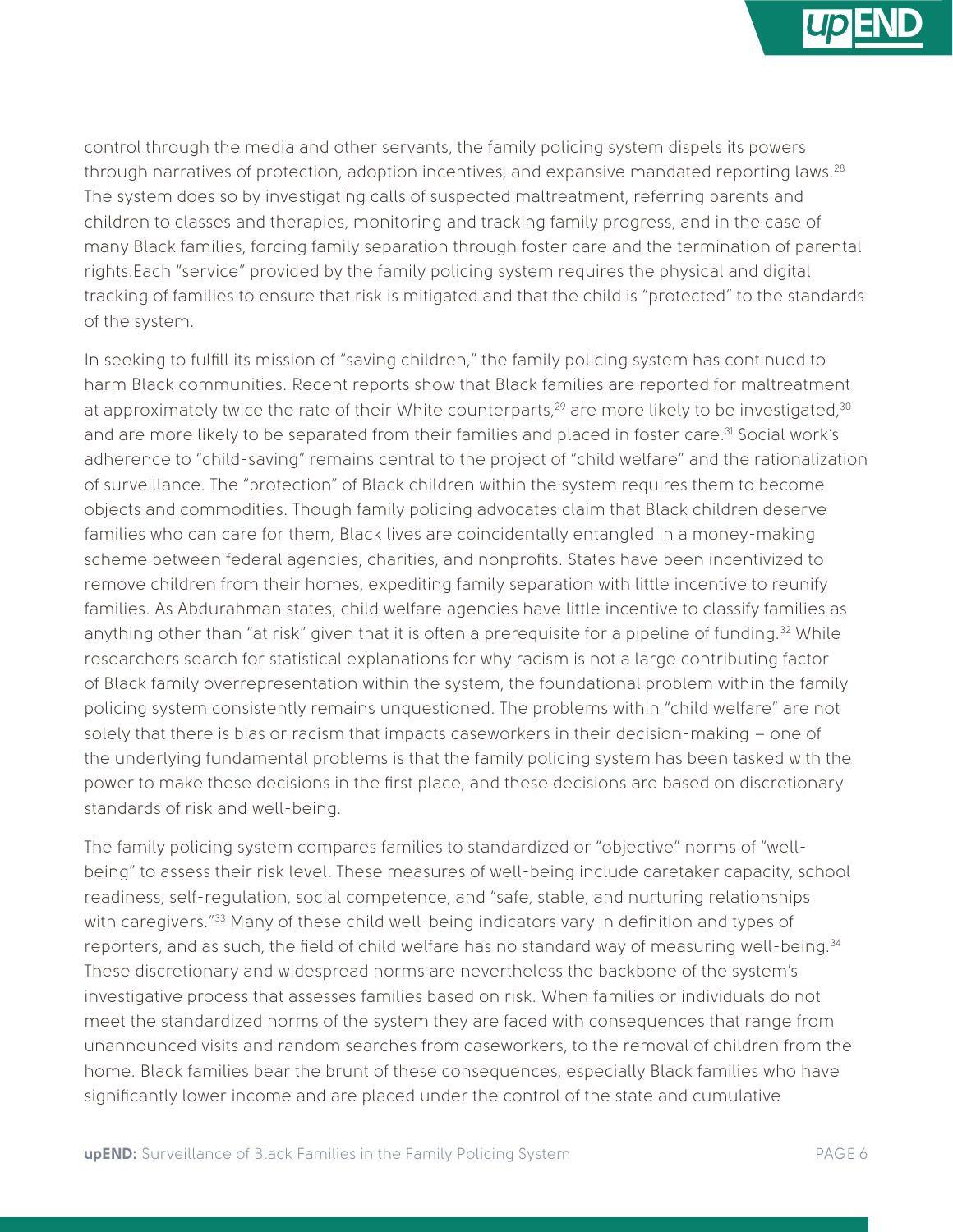

White gaze through multiple systems. Rather than associating deteriorating material conditions with a dire need for structural and systemic change, the family policing system chooses to judge those who live within these conditions – leaving the foundational structural problems unresolved. Discussions of racial bias do not sufficiently address these larger issues within the family policing system – that is caseworkers' ability to define who is "out of place," and how to assimilate them so that they are "in place."

### **Extensions of Surveillance: CAPTA and FFPSA**

The overrepresentation of Black families within the system is not an accident, but rather a consequence of various policies including the Child Abuse Prevention and Treatment Act (CAPTA) that has contributed to the proliferation of surveillance and policing of Black communities. CAPTA laws require certain individuals to report "reasonable suspicions" of child maltreatment.<sup>35</sup> These suspicions do not have to be based on any proof but rather a hunch that some form of abuse or neglect is happening to a child. This includes anything from children coming to class hungry or with dirty looking clothes, to overhearing a family arguing in the house next door. Mandatory reporting has expanded into various systems that encounter Black life and has turned seemingly innocuous individuals like teachers and grocery store workers into agents of the state. It has shifted our social fabric and convinced our neighbors and families that the family policing system is the sole remedy for harm caused to children. Mandatory reporting standards are based on discretionary standards of abuse and neglect, as are the algorithms that filter these anonymous calls and label them as high risk. New technologies in child protection hotlines continue to build on these discretionary standards by predicting risks from certain words that are stated by anonymous callers and adopting the ability to detect callers' sentiments when they report.<sup>36</sup>

In addition to CAPTA, the more recent and highly championed Family First Prevention Services Act of 2018 has also contributed to a preventative mode of surveillance. The Family First Prevention Services Act (FFPSA) was designed to fund prevention and family services to "help keep children safe and supported at home."<sup>37</sup> The passing of the FFPSA led to the creation of a Title IV-E Prevention Services Clearinghouse that is used to determine what services are eligible for federal funds. These services are only eligible to children who are at "imminent risk of entering foster care…but who can remain safely in the child's home or in a kinship placement as long as services or programs specified in section  $471(e)(1)$  that are necessary to prevent the entry of the child into foster care are provided."38 This clearinghouse relies on biased "evidence-based" services, ones that are claimed to have "favorable effects" but are in fact ineffective or harmful.<sup>39</sup> Abdurahman further suggests that the FFPSA has contributed to the creation of "prevented populations'' which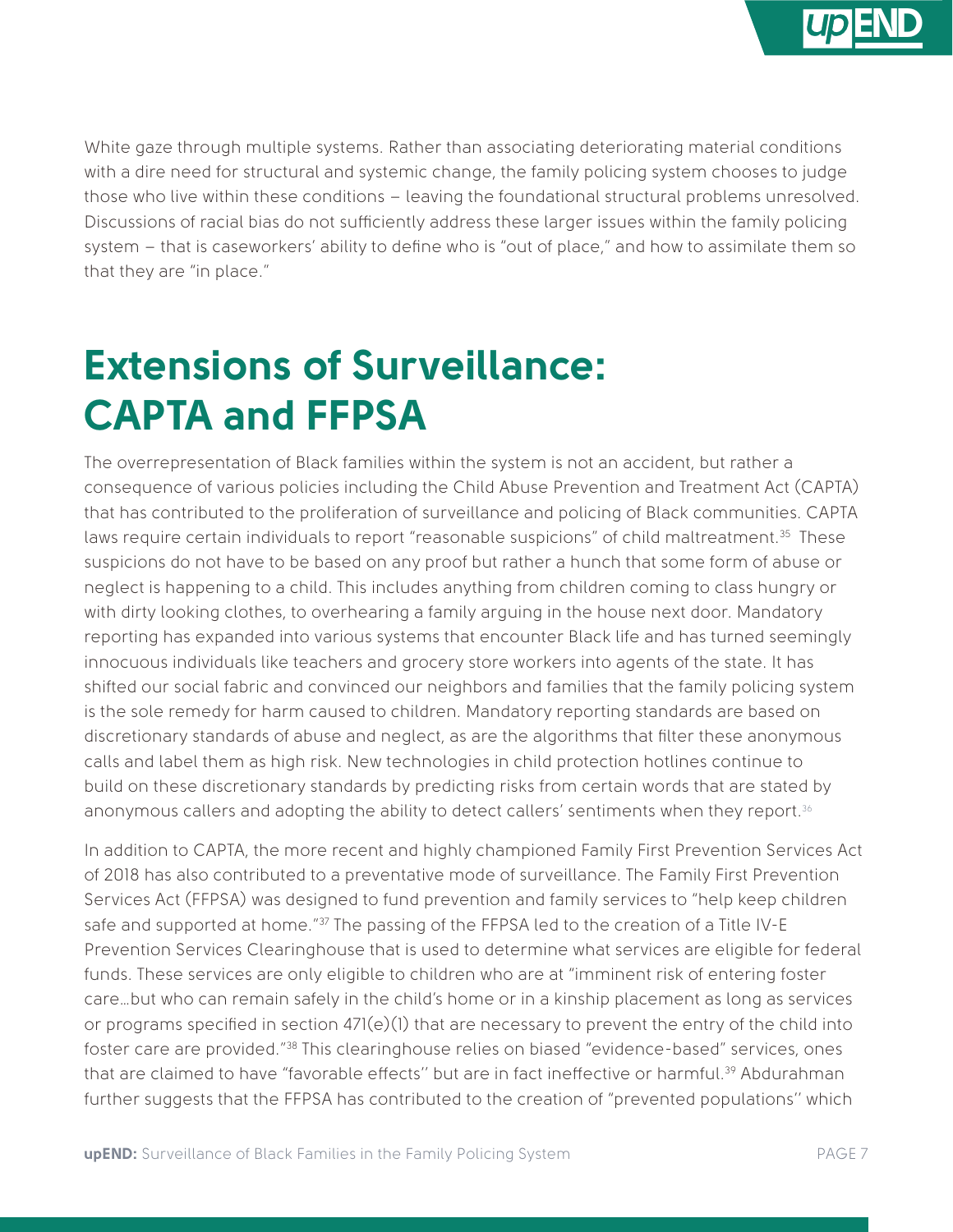

largely consist of Black and Latinx communities who are pushed into community surveillance programs by the family policing system.40

FFPSA not only pushes certain children into these programs, it also mandates the continued use of risk assessments, the tracking of families, and the creation of new and shared databases. The legislation requires states to discuss how they will monitor and oversee the safety of children who receive their evidence-based services, including the use of periodic risk assessments and reexamination of the prevention plan.<sup>41</sup> In addition, states must also show procedures providing for the use of an "electronic interstate case-processing system for the exchange of data and documents to expedite the placements of children in foster, guardianship, or adoptive homes across state lines."<sup>42</sup> Moreover, the law requires data integration stating that the case-processing system is intended to connect with other data systems including those "operated by state law enforcement and judicial agencies, systems operated by the FBI for the purposes of the Innocence Lost National Initiative, and other systems; improving the ability of states to quickly comply with background check requirements."43 Although researchers have previously described the pendulum of the family policing system as one that swings between the distinct dichotomy of family preservation and child protection, this line has become less clear. The family policing system is currently in a space where no matter where the pendulum swings, the reliance on tracking and monitoring Black families is necessary. The system surveils and monitors Black families whether they claim to be "preserving family bonds" or aiming to "protect" children.

### **Expansion of Surveillance Within the Family Policing Ecosystem**

The adherence to harm prevention and risk mitigation has expanded to other systems that are connected to the family policing ecosystem. This has been exemplified through new guidance for mandatory reporters during the COVID-19 pandemic, and the adoption of "human decision" supporting technologies that aim to more effectively identify child abuse and neglect. In the education system, teachers are being instructed to pay close attention to certain cues within the virtual environment. This guidance stems from fears that with less capacity to surveil children and families, teachers have been missing a large amount of child maltreatment cases due to the virtual teaching environment. During the pandemic Black and Latinx families have been investigated for not having internet access and not receiving city-issued technologies – two things that have nothing to do with child safety.<sup>44</sup> In fact, much of the guidance provided to teachers around safety risks or red flags included discretionary standards such as exposed electrical wires, animal feces, holes in the walls, children reporting lack of food and utilities, unfamiliar visitors to the home, hypervigilance of the child and nervousness, student complaints of hunger, and any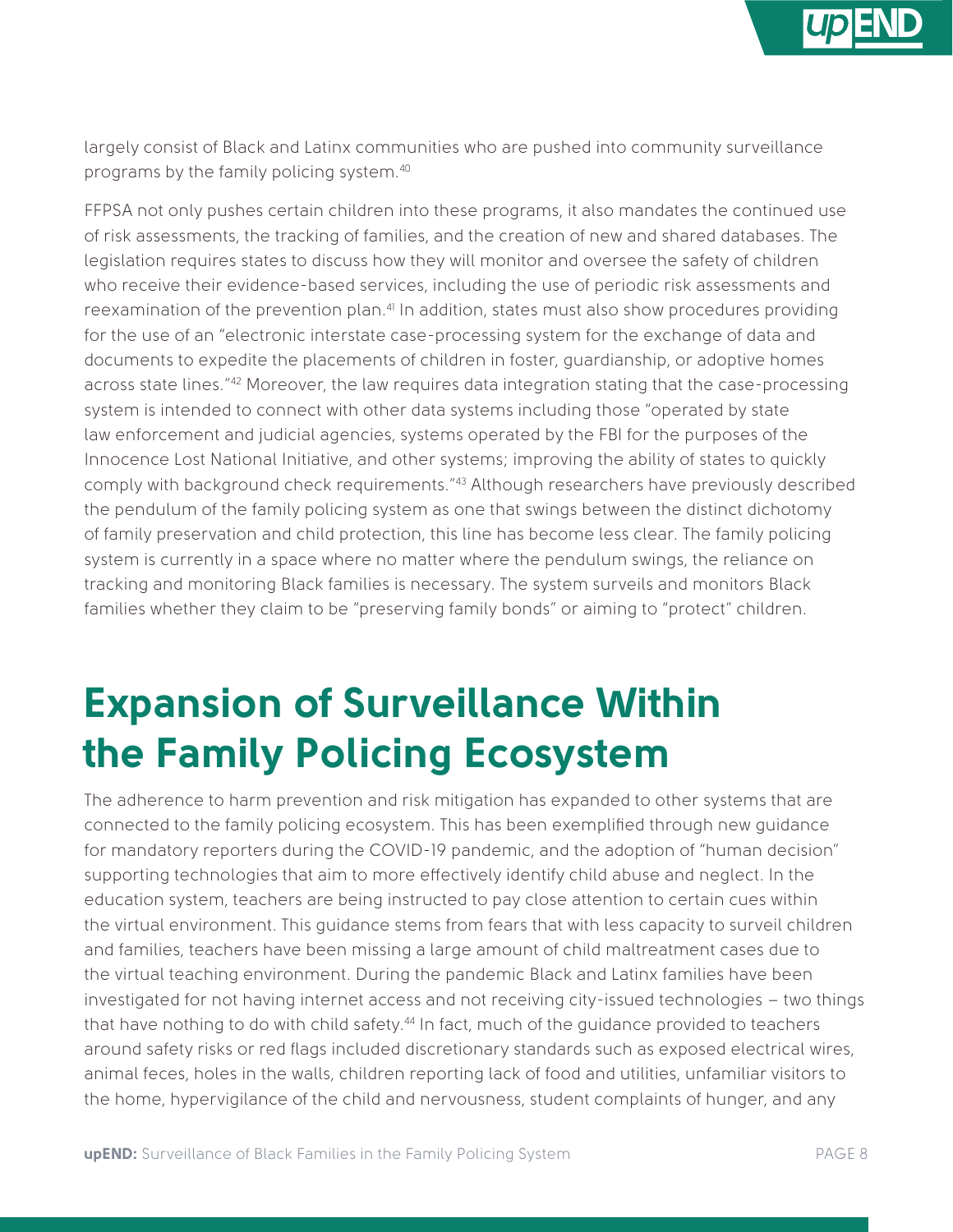

parent who was not allowing children to be alone during instruction. These discretionary red flags tell a broader story about how surveillance within schools operates in and out of the classroom. The pressure for educators to report any suspicion arises from the punitive consequences of fines and incarceration for non-compliance with CAPTA laws.<sup>45</sup>

In conjunction with surveillance in the education system, medical systems have additionally begun to adopt technologies that predict harm and mitigate risks. Researchers are attempting to use the casenotes of medical professionals to help judge situations and more efficiently predict child abuse. These casenotes include descriptions about "the social dynamic of the family, the current situation, and wishes of the parents and a number of medical diagnostics"<sup>46</sup> such as, "Nice child, mother has chronic bronchitis, advised to not start with fruit until age 5."47 Despite acknowledging that indicators of child maltreatment that may be extracted from case notes are "not diagnostic and definitive proof of maltreatment,"48 researchers continue to use machine learning, specifically text mining, to deploy child maltreatment predictions. This example shows how the ways in which individuals interact with healthcare professionals may be weaponized against them. This is specifically alarming for Black families who have to encounter a racist and anti-Black medical system (Roberts, 2017 & Taylor, 2020).49

Contemporary forms of surveillance are about the "prevention and management of risk through predictive and anticipatory means" which often requires the presumption of guilt to an individual based on their membership within a "particular category."50 Newer forms of surveillance require data collection usually through manipulation and without consent of the targeted "other." Further, it is often hidden or made to appear as something else.<sup>51</sup> We see these patterns within the family policing system where surveillance has become subsumed under a rhetoric of "public health" and continues to be touted as a beneficial tactic to assist in mitigating harm and protecting vulnerable children. Under this model and its accompanying ideologies, surveillance is marketed as a means of making the detection of child maltreatment more efficient. Improving the surveillance model requires linking case-based data from multiple systems such as the criminal punishment system and hospital data as seen in the FFPSA and many other predictive risk modeling tools. Researchers state that "reliably and accurately capturing population-level trends in child maltreatment can increase public awareness of the issue, maximize the impact of limited resources, and improve practices in child protection."52 Yet by adhering to models of surveillance, the system is making an effort to manage risk through anticipatory means, predicting risk of an issue that has not yet occurred. As David Lyon states, surveillance is often practiced with aims to improvise "productivity, participation, welfare, health and safety,"<sup>53</sup> making the most pervasive harms of surveillance innocuous to those who are not directly impacted. We see this occur in the family policing system, where much of the surveillance impacts Black families who are already deemed unworthy to parent their children due to anti-Blackness and historical neglect by the systems that are supposed to offer services and supports.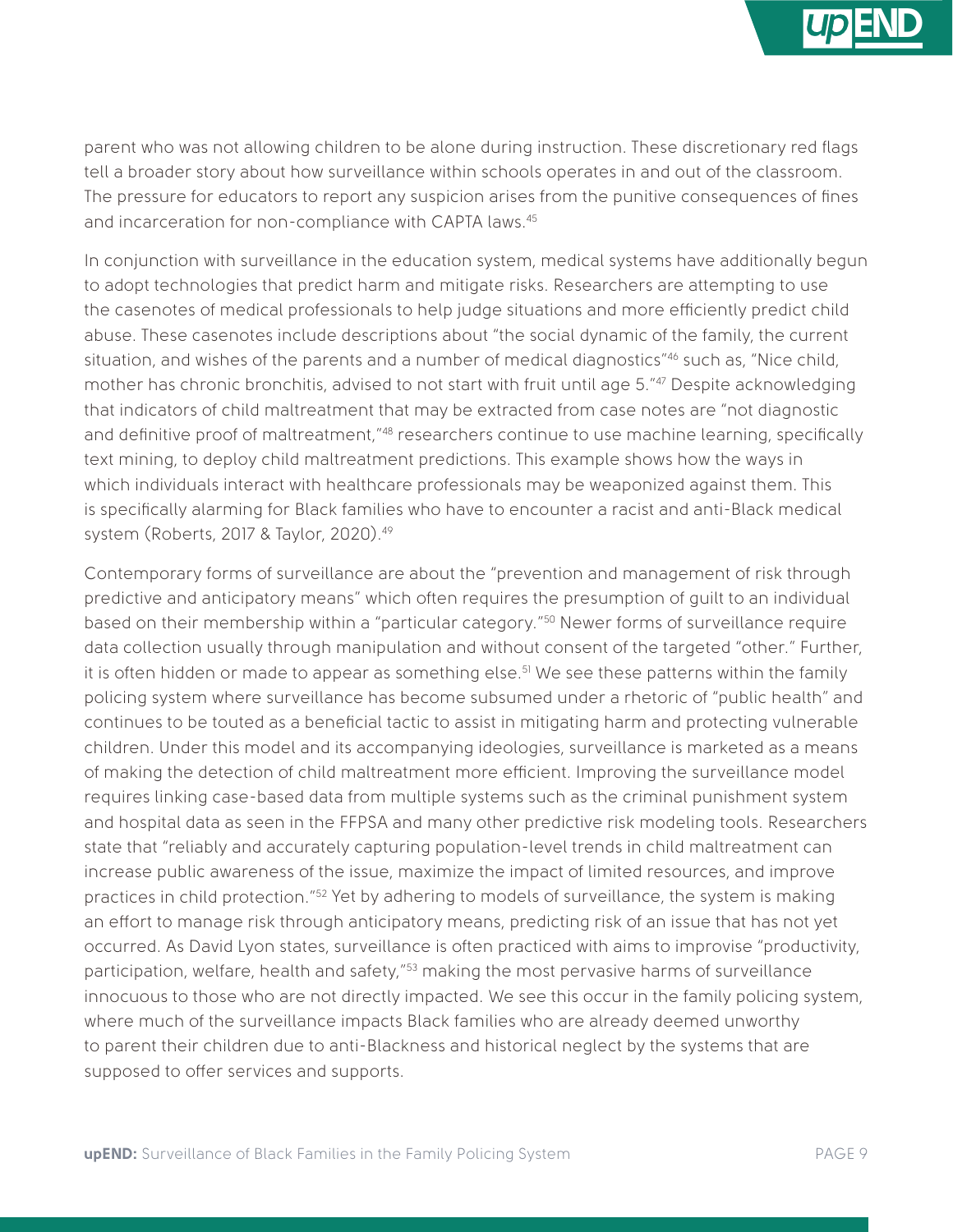

# **Moving Beyond Surveillance and Family Policing**

There is a path in which we do not require or seek assistance from the family policing system. It is one that rejects racialized surveillance and denounces family separation. Abolition of the family policing system is in no way a utopian fix to the issues that underlie our communities – but it is a chance to address conflict in a way that acknowledges and challenges structural harms, prioritizes those who have been harmed, and relies on community for care. Countless reforms to family policing do not address the underlying issues within the system. Reforms fail to challenge the anti-Blackness that undergirds the system (and the larger society) – they also neglect the root causes of racialized surveillance. Instead, reforms have led to an uptick of technological advances that reify racialized boundaries and borders. That is, reforms have only worked to re-entrench the anti-Blackness and harm the system causes despite claiming to do otherwise. The expansion and reauthorization of CAPTA in addition to new stipulations for data integration signify that the pendulum is not moving between two contrasting dichotomies of family preservation and child protection. Rather, the system relies on utilizing the same tools of policing and regulation no matter the intent. The path forward involves an understanding of the ways the system continues to surveil families. It requires repealing mandatory reporting laws and creating mandatory Miranda rights.54 It requires creative ways of coming together to support rather than report our family members. It requires the complete end of family policing.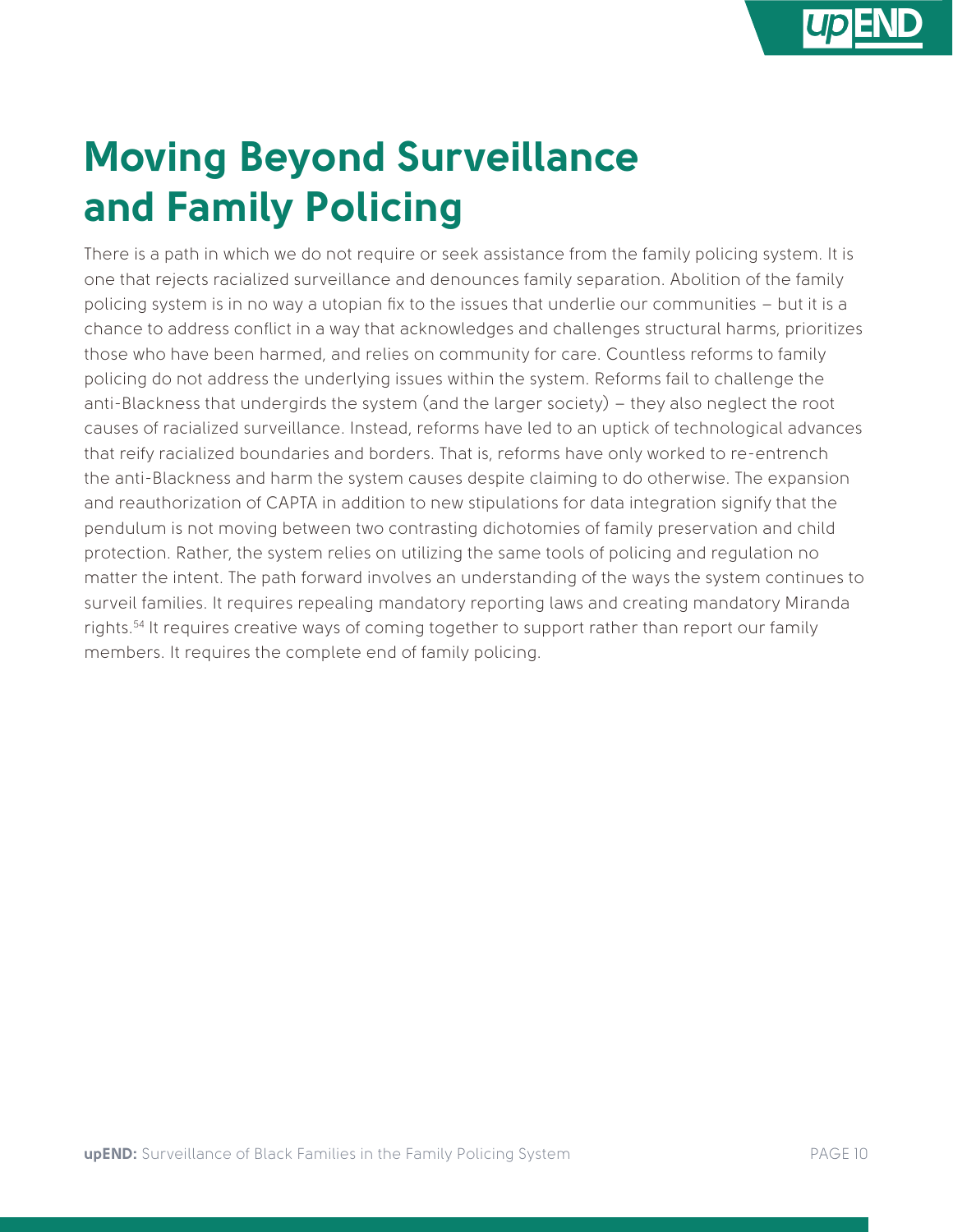

#### **Endnotes**

1. Browne, S. (2015). Dark matters: On the surveillance of Blackness (p. 10). Duke University Press. <https://www.dukeupress.edu/dark-matters>

2. Ibid., 18[.](https://doi.org/10.1542/peds.2020-049625 )

3. Ibid., 162.

4. Ibid., 17.

 $5.$  Ibid.

 $6.$  Ibid.

7. Ibid., 49.

 $8.$  Ibid.

9. Nellis, A. (2021, October 13). The color of justice: Racial and ethnic disparity in state prisons. The Sentencing Project. [https://www.sentencingproject.org/publications/color-of-justice-racial-and](https://www.sentencingproject.org/publications/color-of-justice-racial-and-ethnic-disparity-in-state-prisons/)[ethnic-disparity-in-state-prisons/](https://www.sentencingproject.org/publications/color-of-justice-racial-and-ethnic-disparity-in-state-prisons/)

10. Gordon, D. (2020). The police as place-consolidators: The organizational amplification of urban inequality. Law & Social Inquiry, 45(1), 1-27. [https://doi.org/10.1017/lsi.2019.31](https://www.cambridge.org/core/journals/law-and-social-inquiry/article/police-as-placeconsolidators-the-organizational-amplification-of-urban-inequality/D67D4B3CA01CA42DBC75CC10216160DE)

11. Walia, HJ. (2021). Border & rule: Global migration, capitalism, and the rise of racist nationalism. Haymarket Books (p. 31). <https://www.haymarketbooks.org/books/1553-border-and-rule>

12. Putnam-Hornstein, E., Ahn, E., Prindle, J., Magruder, J., Webster, D., & Wildeman, C. (2021). Cumulative rates of child protection involvement and terminations of parental rights in a California birth cohort, 1999-2017. American Journal of Public Health, 111, 1157-1163. [https://doi.](https://ajph.aphapublications.org/doi/full/10.2105/AJPH.2021.306214) [org/10.2105/AJPH.2021.306214](https://ajph.aphapublications.org/doi/full/10.2105/AJPH.2021.306214)

13. Jung, M., & Costa Vargas, J. H. (Eds.). (2021). Antiblackness. Duke University Press. [https://www.](https://www.dukeupress.edu/antiblackness) [dukeupress.edu/antiblackness](https://www.dukeupress.edu/antiblackness)

14. Samudzi, Z., & Anderson, W. C. (2018). As Black as resistance: Finding the conditions for liberation (pp. 48-49). AK Press. <https://www.akpress.org/as-black-as-resistance.html>

15. Ibid.

16. Farley, A. P. (2021). Toward a general theory of antiblackness. In M. Jung & J. H. Costa Vargas (Eds.), Antiblackness (pp. 82-106). Duke University Press. [https://www.dukeupress.edu/](https://www.dukeupress.edu/antiblackness) [antiblackness](https://www.dukeupress.edu/antiblackness)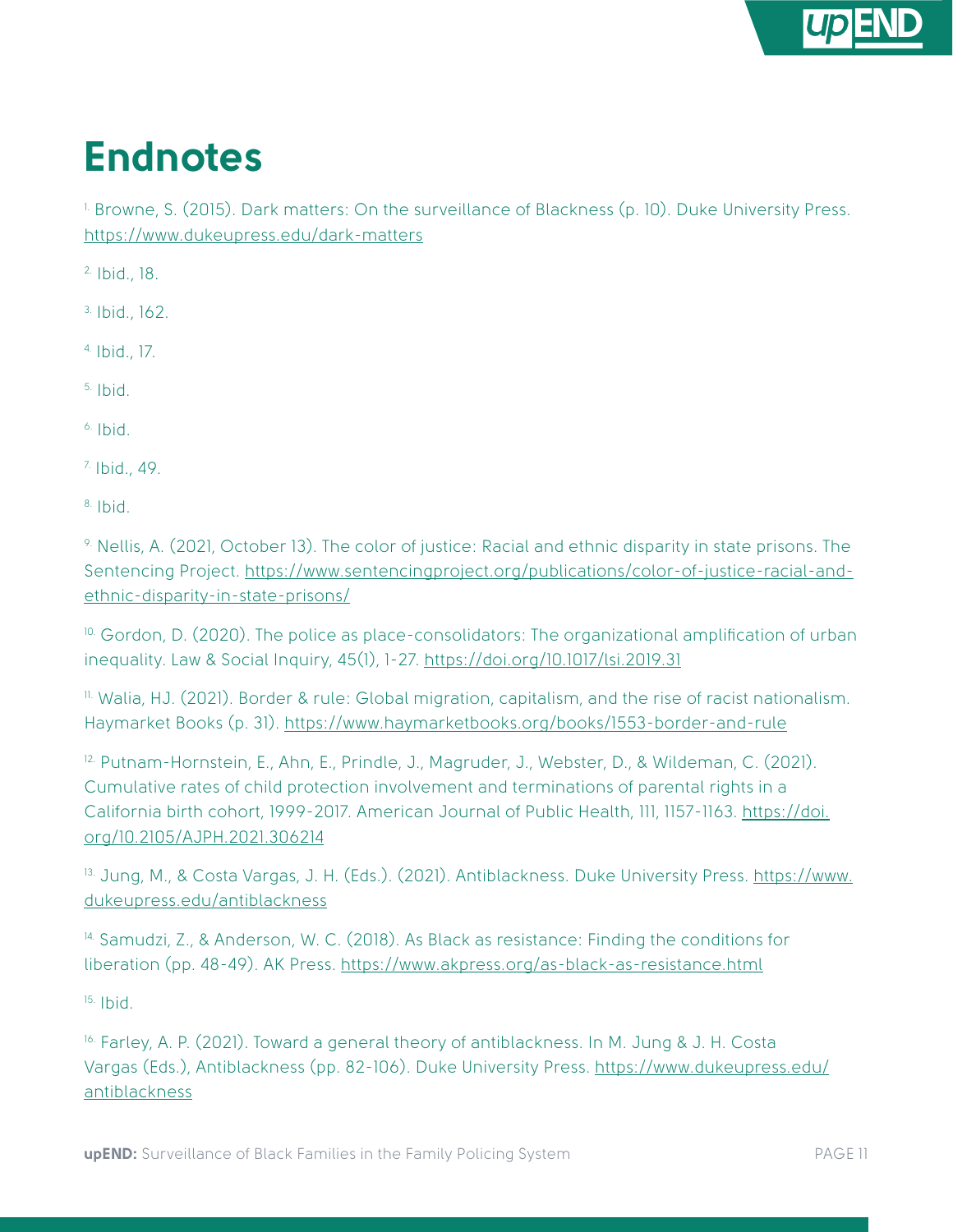**END**

<sup>17.</sup> Hartman, S. (2007). Lose your mother: A journey along the Atlantic slave route. Farrar, Straus and Giroux.<https://us.macmillan.com/books/9780374531157>

18. Farley, A. P. (2021). Toward a general theory of antiblackness. In M. Jung & J. H. Costa Vargas (Eds.), Antiblackness (pp. 82-106). Duke University Press. [https://www.dukeupress.edu/](https://www.dukeupress.edu/antiblackness) [antiblackness](https://www.dukeupress.edu/antiblackness)

19. Walia, HJ. (2021). Border & rule: Global migration, capitalism, and the rise of racist nationalism. Haymarket Books (p.31). <https://www.haymarketbooks.org/books/1553-border-and-rule>

<sup>20.</sup> Hartman, S. (2007). Lose your mother: A journey along the Atlantic slave route. Farrar, Straus [and Giroux. https://us.macmillan.com/books/9780374531157](https://www.haymarketbooks.org/books/1553-border-and-rule)

<sup>21.</sup> Rodriguez, D. (2021). "Mass incarceration" as misnomer: Chattel/domestic war and the problem of narrativity (p. 173). In M. Jung & J. H. Costa Vargas (Eds.), Antiblackness (pp. 171-197). Duke University Press. <https://www.dukeupress.edu/antiblackness>

 $22.$  Ibid.

<sup>23.</sup> Roberts, D. (1997). Killing the Black body: Race, reproduction, and the meaning of liberty. Random House/Pantheon. [https://www.penguinrandomhouse.com/books/155575/killing-the](https://www.penguinrandomhouse.com/books/155575/killing-the-black-body-by-dorothy-roberts/)[black-body-by-dorothy-roberts/](https://www.penguinrandomhouse.com/books/155575/killing-the-black-body-by-dorothy-roberts/)

24. Rodriguez, D. (2021). "Mass incarceration" as misnomer: Chattel/domestic war and the problem of narrativity (p. 173). In M. Jung & J. H. Costa Vargas (Eds.), Antiblackness (pp. 171-197). Duke University Press.<https://www.dukeupress.edu/antiblackness>

25. Samudzi, Z., & Anderson, W. C. (2018). As Black as resistance: Finding the conditions for liberation (pp. 41). AK Press.<https://www.akpress.org/as-black-as-resistance.html>

26. Patterson, O. (1982). Slavery and social death: A comparative study. Harvard University Press. [https://](https://www.hup.harvard.edu/catalog.php?isbn=9780674986909) [www.hup.harvard.edu/catalog.php?isbn=9780674986909](https://www.hup.harvard.edu/catalog.php?isbn=9780674986909)

27. Roberts, D. (2002). Shattered bonds: The color of child welfare. Basic Books. [https://www.](https://www.hachettebookgroup.com/titles/dorothy-roberts/shattered-bonds/9780465070596/) [hachettebookgroup.com/titles/dorothy-roberts/shattered-bonds/9780465070596/](https://www.hachettebookgroup.com/titles/dorothy-roberts/shattered-bonds/9780465070596/)

<sup>28.</sup> Browne, S. (2015). Dark matters: On the surveillance of Blackness (p. 53). Duke University Press. <https://www.dukeupress.edu/dark-matters>

29. Palusci, V. J., & Botash, A. S. (2021). Race and bias in child maltreatment diagnosis and reporting. Pediatrics, 148(1). [https://pediatrics.aappublications.org/content/148/1/e2020049625](https://publications.aap.org/pediatrics/article/148/1/e2020049625/179923/Race-and-Bias-in-Child-Maltreatment-Diagnosis-and)

30. Ibid.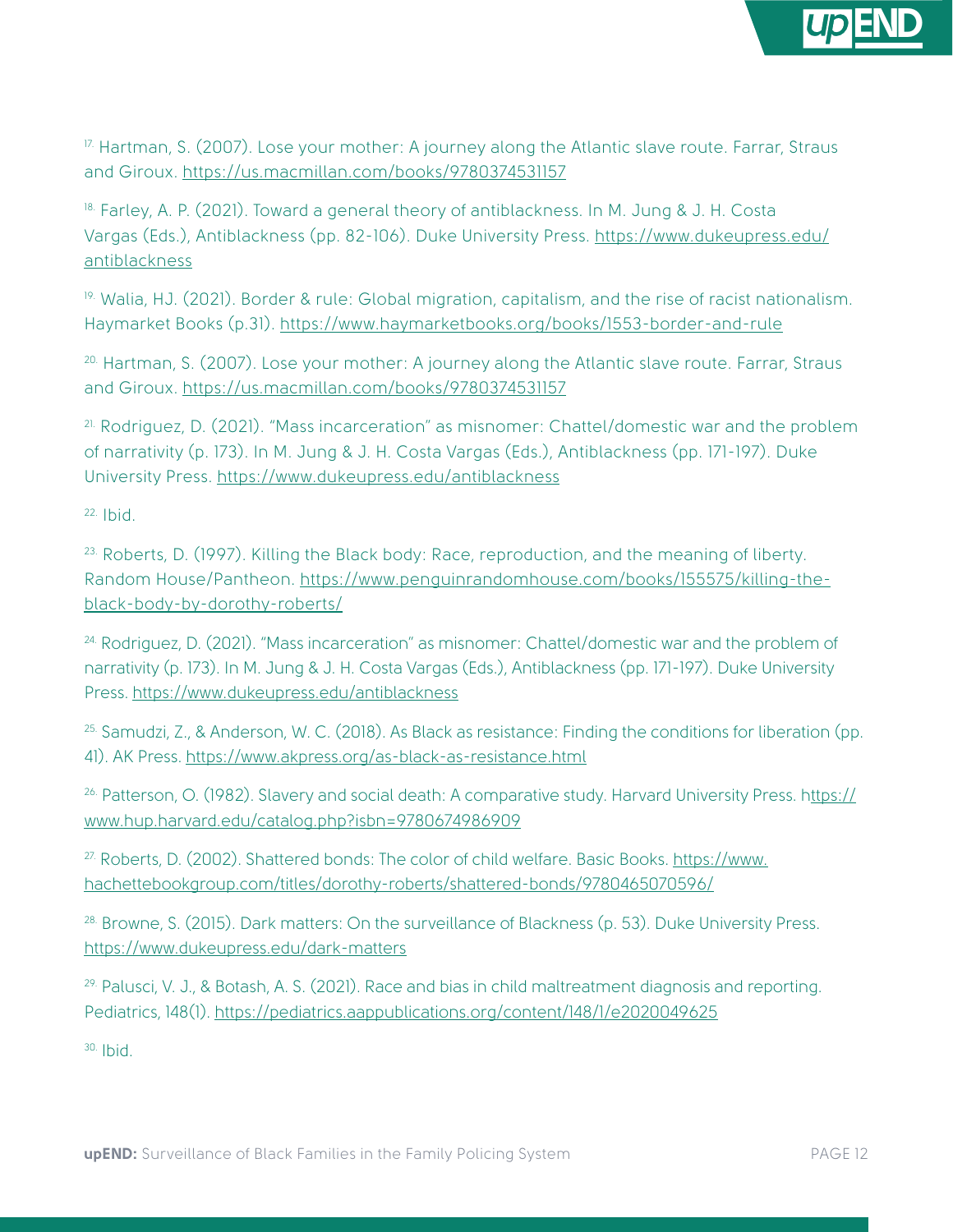

31. Children's Bureau. (2020). The AFCARS report: Preliminary FY 2019 estimates as of June 23, 2020 - No. 27. U.S. Department of Health and Human Services, Administration for Children and Families. [https://www.acf.hhs.gov/cb/resource/afcars-report-27.](https://www.acf.hhs.gov/cb/resource/afcars-report-27) See also [https://www.childwelfare.gov/pubpdfs/](https://www.childwelfare.gov/pubpdfs/racial_disproportionality.pdf) [racial\\_disproportionality.pdf](https://www.childwelfare.gov/pubpdfs/racial_disproportionality.pdf)

32. Abdurahman, J. K. (2021). Calculating the souls of Black folk: Predictive analytics in the New York City Administration for Children's Services. Columbia Journal of Race and Law Forum, 11(4), 75-110. [https://](https://journals.library.columbia.edu/index.php/cjrl/article/view/8741) [journals.library.columbia.edu/index.php/cjrl/article/view/8741](https://journals.library.columbia.edu/index.php/cjrl/article/view/8741)

33. Child Trends. (2016). Child well-being: Constructs to measure child well-being and risk and protective factors that affect the development of young children. [https://www.childtrends.org/wp-content/](https://www.childtrends.org/wp-content/uploads/2017/03/2016-61ConstructsMeasureChildWellbeing.pdf) [uploads/2017/03/2016-61ConstructsMeasureChildWellbeing.pdf](https://www.childtrends.org/wp-content/uploads/2017/03/2016-61ConstructsMeasureChildWellbeing.pdf)

34. Rosanbalm, K. D., Snyder, E. H., Lawarence, C. N., Coleman, K., Frey, J. J., van den Ende, J. B., & Dodge, K. A. (2016). Child wellbeing assessment in child welfare: A review of four measures. Children and Youth Services Review, 68, 1-16. [https://www.sciencedirect.com/science/article/pii/](https://www.sciencedirect.com/science/article/pii/S0190740916302006#bb0540) [S0190740916302006#bb0540](https://www.sciencedirect.com/science/article/pii/S0190740916302006#bb0540) 

35. Child Welfare Information Gateway. (2019, February). About CAPTA: A legislative history. [https://www.](https://www.childwelfare.gov/pubpdfs/about.pdf) [childwelfare.gov/pubpdfs/about.pdf](https://www.childwelfare.gov/pubpdfs/about.pdf)

36. Fix This. (2021, April 9). Mission critical cloud: Physical wellbeing [audio podcast episode]. Amazon Web Services. <https://aws.amazon.com/podcasts/36-fix-this/>

37. Family First Prevention Services Act of 2017, H.R. 253, 115th Cong. [https://www.congress.gov/bill/115th](https://www.congress.gov/bill/115th-congress/house-bill/253/text)[congress/house-bill/253/text](https://www.congress.gov/bill/115th-congress/house-bill/253/text)

38. Ibid.

39. Abdurahman, K. (2021). Calculating the souls of Black folk: Predictive analytics in New York City Administration for Children's Services. Columbia Journal of Race and Law Forum, 11, 75-110. [https://](https://journals.library.columbia.edu/index.php/cjrl/article/view/8741 ) [journals.library.columbia.edu/index.php/cjrl/article/view/8741](https://journals.library.columbia.edu/index.php/cjrl/article/view/8741 )

40. Ibid.

41. Family First Prevention Services Act of 2017, H.R. 253, 115th Cong. [https://www.congress.gov/bill/115th](https://www.congress.gov/bill/115th-congress/house-bill/253/text)[congress/house-bill/253/text](https://www.congress.gov/bill/115th-congress/house-bill/253/text)

42. Ibid.

 $43.$  Ibid.

44. Grench, E. (2021, September 8). New school year brings new concerns of pandemic 'educational neglect' child welfare probes. The City. [https://www.thecity.nyc/education/2021/9/8/22663662/new](https://www.thecity.nyc/education/2021/9/8/22663662/new-school-year-brings-new-concerns-of-pandemic-)[school-year-brings-new-concerns-of-pandemic-educational-neglect-child-welfare-probes](https://www.thecity.nyc/education/2021/9/8/22663662/new-school-year-brings-new-concerns-of-pandemic-)